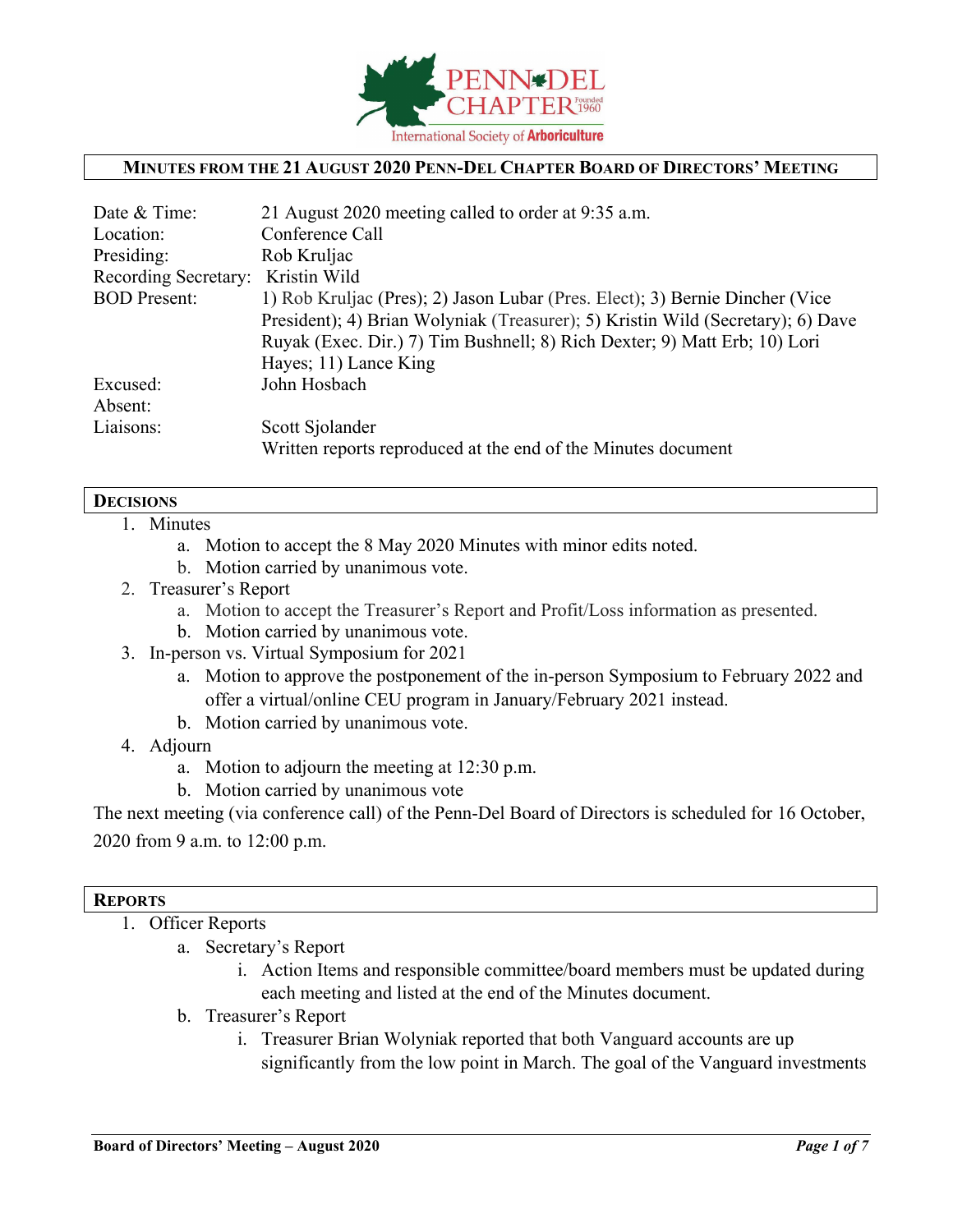

is to cover at least 75% of the annual operating budget. Our "rainy day fund" account at Vanguard is currently meeting that goal.

- ii. Executive Director Dave Ruyak reported that he applied for a Small Business Administration (SBA) loan for the chapter and it was approved.
- iii. The Profit/Loss report was reviewed and discussed.
- c. Executive Director's Report
	- i. The annual ISA Conference has been changed to a completely virtual event in December. There will be no in-person activities or events.
	- ii. The ISA Leadership Conference October 21-22 will also be a virtual event and will be open to more attendees from each chapter. Dave will pass the registration information on to the entire board in case others would like to participate.
	- iii. A discussion ensued about the August 11th passing of Hyland Johns, a past president of the Chapter and renowned supporter of professional arboriculture and research. A tree planting in his honor will be discussed with the family after the immediate memorial arrangements have been finalized.
	- iv. Rich Dexter praised Dave for his initiative and success in obtaining an SBA loan for the Chapter.
	- v. Dave also reported that he was able to file the Chapter's tax documents with the help of TaxAct software for non-profit organizations, instead of the tax accounting firm that has been used for several years. He stated that this saved about \$4,000 and was done in a timely fashion so no extension needed to be filed.
- d. President's Report
	- i. President Rob Kruljac stated that he would be talking to Director John Hosbach soon about leading the new Outreach Committee
	- ii. He said he would be discussing the Directors' revenue ideas and Symposium topics later in the meeting's agenda.
- e. Past Presidents' Report
	- i. Past Presidents Representative Rich Dexter relayed a message from John Smith who thanked the Chapter for its leadership and support of Penn-Del arborists at the beginning of the COVID-19 lockdown and from Russ Carlson confirming the switch to a virtual ISA Annual Conference.
	- ii. Although Rich has asked the Past Presidents members, none of them have volunteered to become the representative to the Chapter. He stated that he was willing to serve another year in the representative role.
- f. ISA Council of Representatives (COR) Report
	- i. The written report is reproduced at the end of the Minutes document.
- 2. Committee and Liaison Reports
	- a. Arbor Day of Service Committee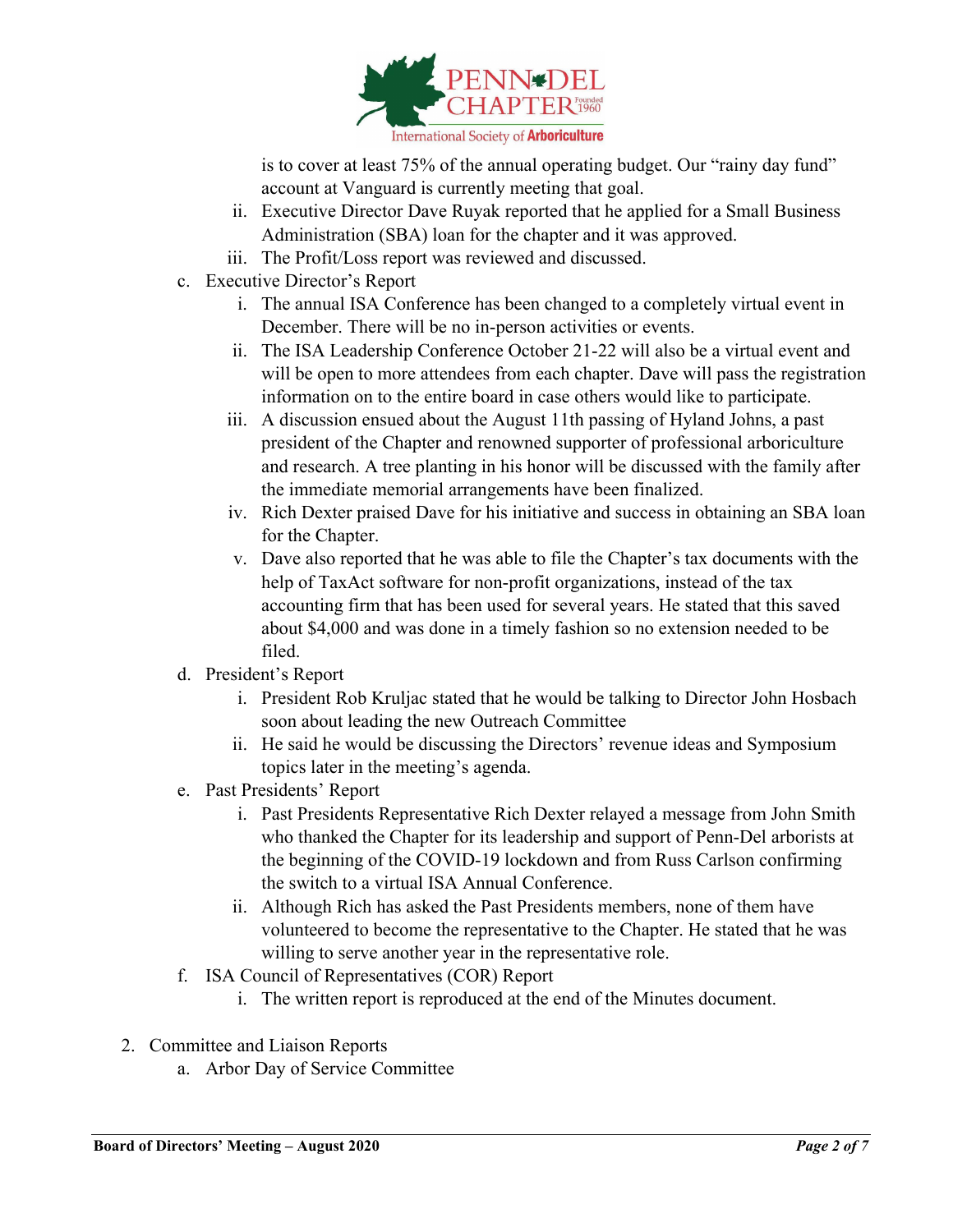

- i. Committee Chair Brian Wolyniak reported that the Flight 93 Memorial Day of Service is tentatively scheduled for April 2021 and might be able to be combined with a Safety Field Day.
- ii. All of the "Saluting Branches" events in September were cancelled in response to COVID-19 precautions.
- b. Awards Committee
	- i. No report submitted.
- c. Education Committee
	- i. Committee Chair Bernie Dincher reported that Penn Tech College decided they could not host the Safety Field Day that had been scheduled for 12 September, 2020 due to COVID-19 precautions. However, everything is in place to reschedule it for September 2021.
	- ii. The Aerial Rescue Training scheduled for 19 October, 2020 in Williamsport, PA will probably be allowed to happen per TCIA. The capacity in the venue is 25. Dave Ruyak stated that the online registration is ready to launch as soon as the approval is given in early September.
- d. ISA Certification Liaison
	- i. The written report is reproduced at the end of the Minutes document.
	- ii. It was also noted that the ISA is exploring the possibility of doing an online TRAQ course.
- e. Penn State Ag Council Liaison
	- i. Director Lance King had nothing new to report.
- f. Symposium Committee
	- i. Dave Ruyak reported that the 2021 Symposium Survey Monkey responses tallied 113. The majority of respondents wanted an in-person Symposium and if it was postponed, the preferred months were April and November.
	- ii. The Lancaster Marriott has agreed to allow the Symposium to be postponed into 2022 for a minimal fee. The event cannot be cancelled, as per the contract with our Chapter.
	- iii. A virtual/online training program, consisting of approximately 8 CEU courses over a 4-day period, was discussed. Other chapters have gone this route and registration pricing ranges from \$125 to \$480. It is possible that Penn State could assist with production of the online presentations at one centralized location, for better time management/convenience for the presenters and A/V technicians.
	- iv. The committee will research the potential of selling sponsorship/online advertising to vendors to help them reach the virtual Symposium registrants and generate more revenue for the Chapter.
	- v. Recruiting more volunteers for the Symposium Committee was discussed -- in particular, those with expertise in pesticide credits and social media for the production worker audience.
- g. Tree Climbing Championship (TCC) Committee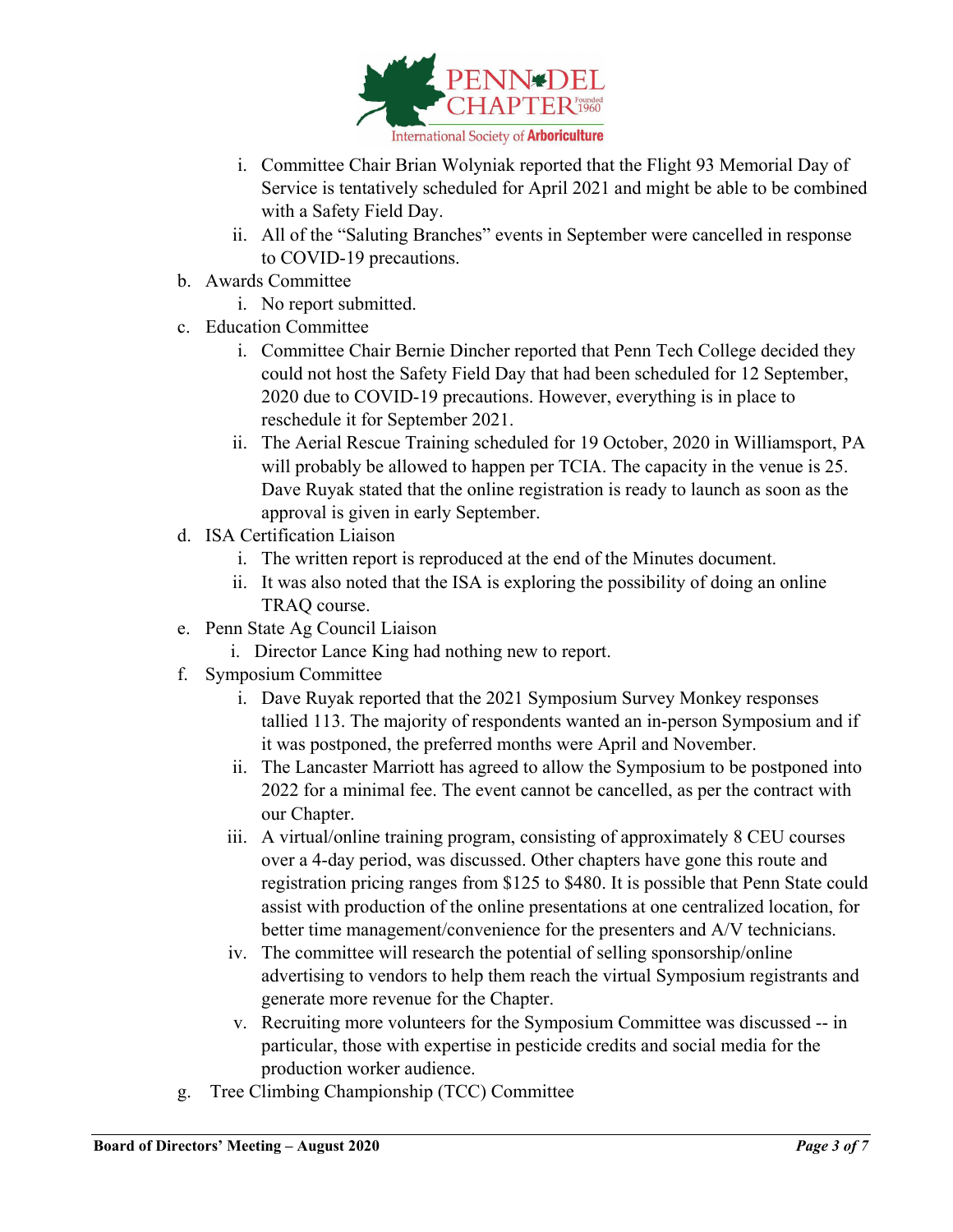

- i. No report provided, due to cancellation of the event for 2020.
- h. Tree Valuation Guide Committee
	- i. President Elect Jason Lubar had nothing new to report.
- i. TREE Fund Liaison
	- i. A written report is reproduced at the end of the Minutes document.
	- ii. Dave Ruyak stated that he would reach out to TREE Fund to send an invoice for the Chapter's partnership (\$2,000) for this year.
	- iii. Secretary Kristin Wild reported that she had no news to report on the chapter scholarship funds that are administered by TREE Fund.

## **DISCUSSIONS**

## $\overline{1}$  Old Business

- a. Strategic Plan Update
	- i. Dave Ruyak reported that the first step in updating the Chapter's Strategic Plan went well during the Board's conference call on 10 June, 2020. A new Mission Statement and Vision were developed and approved. An evaluation of the former plan's goals, successes and shortcomings was also started.
	- ii. The next conference call to discuss the updated Strategic Plan was tentatively set for 10 September, 2020 from 9:00 a.m. to noon.

## b. Revenue Ideas

- i. Research is still needed on the effectiveness of selling ads next to our Chapter's Facebook posts.
- ii. An online or in-person silent auction and raffle in the spring to support the Chapter's scholarship funds will be researched by Secretary Kristin Wild.
- iii. Chipper raffle "insurance" will be researched by President Rob Kruljac.
- iv. Offering a workshop related to starting/managing your own arborist business will be researched by the Education Committee and President Rob Kruljac.
- v. Treasurer Brian Wolyniak suggested offering online promotional video opportunities for vendors who want to reach the Penn-Del ISA members registered for the 2021 Symposium.
- vi. In-person fundraising events that offer networking opportunities for members and vendors were discussed for next spring or summer. Ideas include a golf outing and/or a picnic that would feature fun, ground-based arborist competitions (no special insurance waivers needed), a raffle and a silent auction along with food and drink.
- 2. New Business
	- a. Director Lori Hayes announced that a City of Philadelphia civil service rating for "Tree Maintenance Workers" is available for those who pass an upcoming test. She requested assistance from the Chapter and the Board to announce this in the weekly "Penn-Del Arborist" e-newsletter and any other means of communication.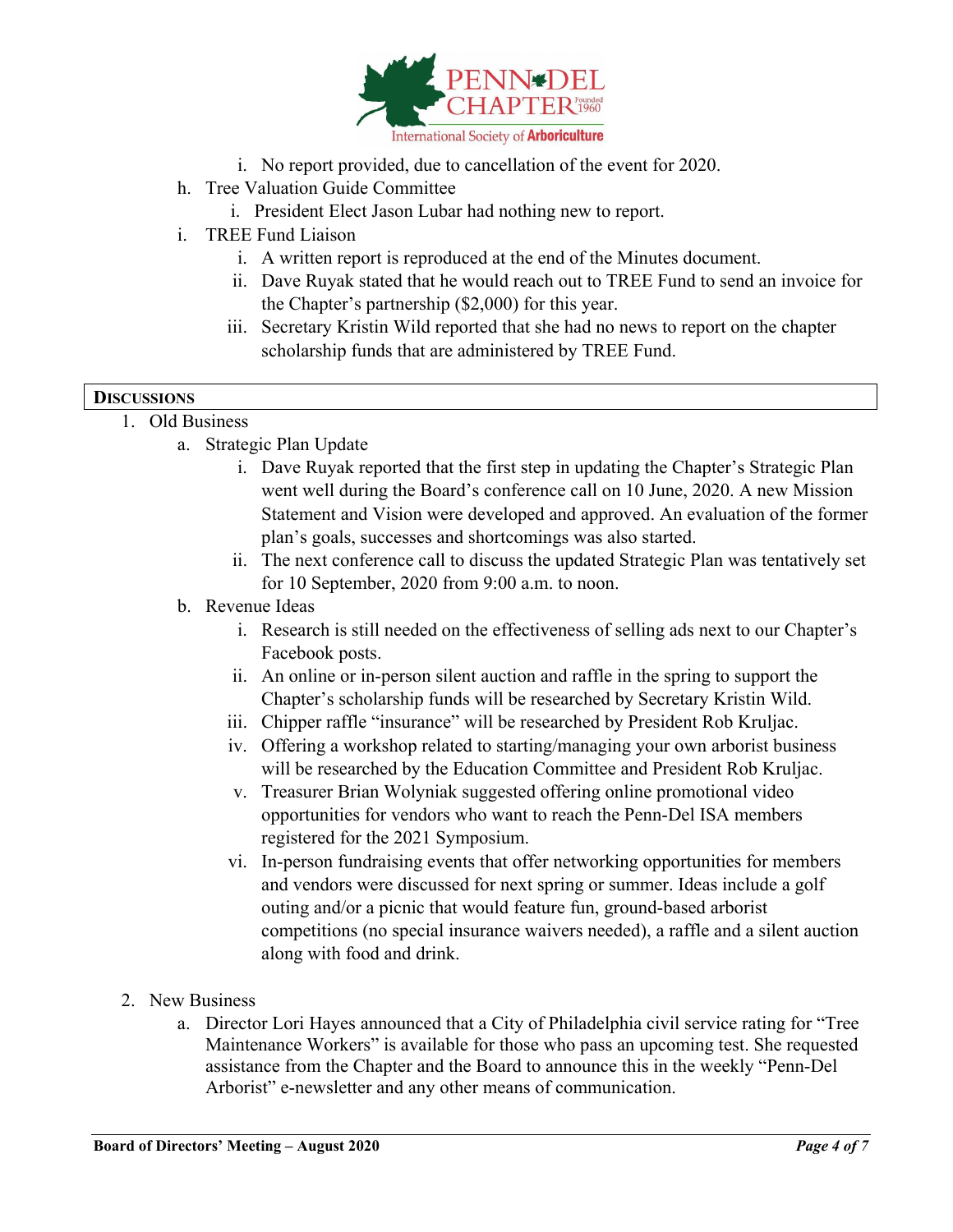

# **ACTION ITEMS**

# *From the August 2020 Board Meeting*

| Action Items (deleted as completed)                      | <b>Board</b><br><b>Member/Committee</b> | Comments |
|----------------------------------------------------------|-----------------------------------------|----------|
| Discuss the new Outreach Committee Chairperson role with |                                         |          |
| Director John Hosbach                                    | Rob Kruljac                             |          |
|                                                          |                                         |          |
| Research silent auction and raffle events                | Kristin Wild                            |          |
| Chipper raffle "insurance"                               | Rob Kruljac                             |          |
|                                                          | <b>Education Committee</b>              |          |
| <b>Business workshop</b>                                 | and Rob Kruljac                         |          |
|                                                          |                                         |          |
|                                                          |                                         |          |
|                                                          |                                         |          |
|                                                          |                                         |          |
|                                                          |                                         |          |
|                                                          |                                         |          |

### **INFORMATION ITEMS**

**Upcoming meetings in 2020: 9:00 am to 12:00 pm unless otherwise noted**

- **10 September Conference Call on Strategic Plan Updating**
- **16 October Conference Call**
- **11 December in State College**

Chapter mailing address: **PO Box 306, Emmaus PA 18049**. Chapter phone: **484-523-9444**

Respectfully submitted,

Kristin Wild, Recording Secretary and Dave Ruyak, Executive Director

## **COR Report – 21 August 2020**

1. Certification testing at the testing centers is available again after ISA made the case that it is essential.

2. Annual meeting in Albuquerque is now online only.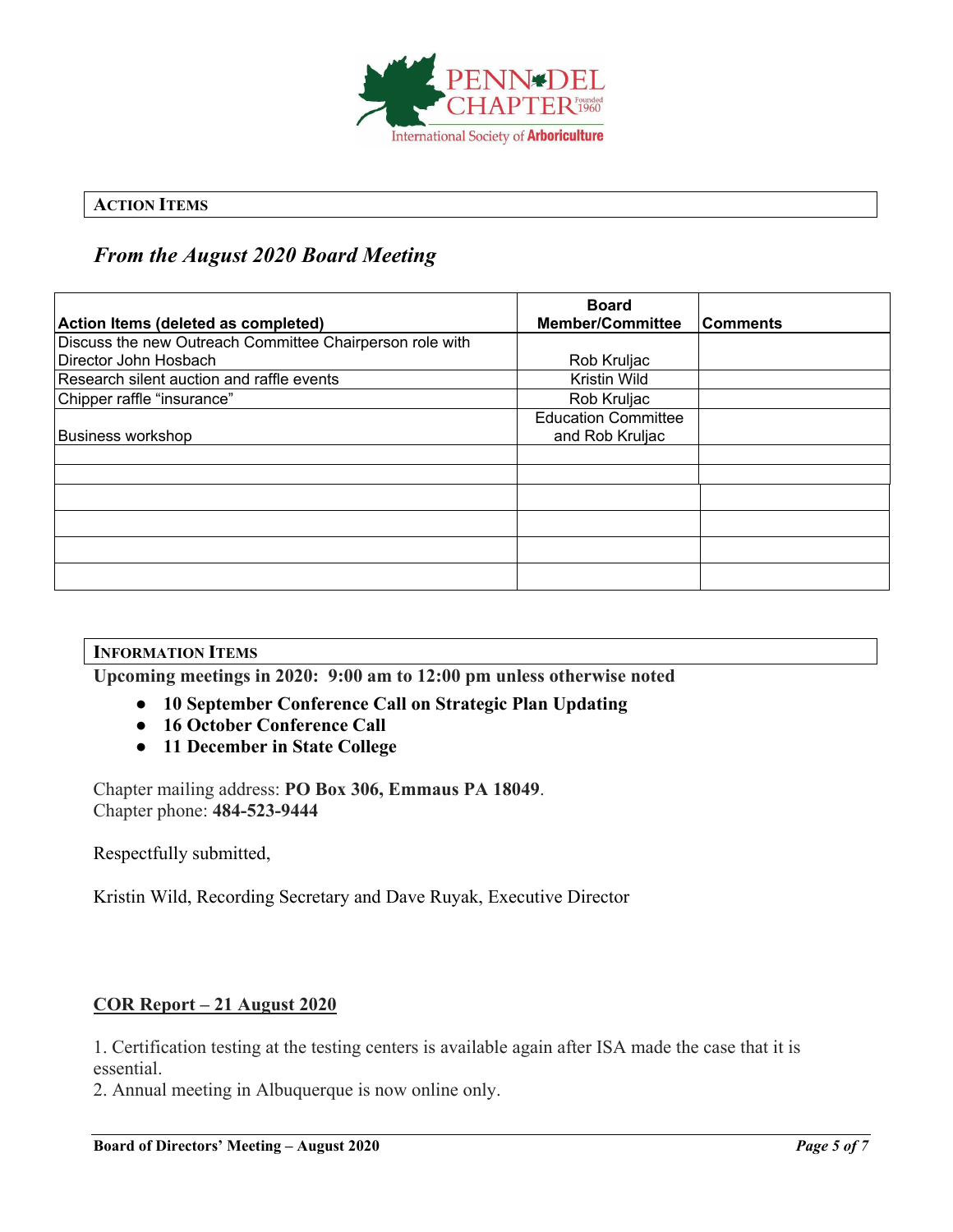

3. Last COR meeting was all chapters introduction with how they are operating during COVID. I would estimate it is a 50/50 split of chapters either canceling/postponing or offering a more robust online education system. Many comments on how busy the industry is with people staying home and wanting trees cleared off their patios/houses...

Matthew Erb Director of Urban Forestry Tree Pittsburgh 412.781.TREE (8733) x202 [www.treepittsburgh.org](http://www.treepittsburgh.org/) 32 62nd Street Pittsburgh, PA 15201

--

# **ISA Certification Liaison Report – 20 August 2020**

ISA Certification Liaison call was held on August 18, with Lance King and Scott Sjolander present. See the attached slide of a digital badge at [https://www.iiba.org/certification/certification-digital](https://www.iiba.org/certification/certification-digital-badge-program-and-directory/)[badge-program-and-directory/](https://www.iiba.org/certification/certification-digital-badge-program-and-directory/) that ISA has subscribed to for members. This credential verification tool can be attached to many types of correspondence the subscriber (we) wishes. Each subscriber has a page where he or she can add background, education, other credentials, all which a client or invited user may use to positively verify the subscriber's credential claim. Beware, though, because if the subscriber is unable keep up with credential requirements, the Accredible tool posts a warning statement to that effect (like an expired license). This is a valuable tool that ISA has provided within your dues structure at no further charge.

Since mid-March, the Chapter has not hosted any exams due to COVID-19. My thanks go out to Lance King, Clark Williams, Alice Sjolander and our stalwart Proctors.

Exams Cancelled: March 27 at Dallas, with Clark Williams Proctor, Mary Pat Apple assisting. May 11 at Pittsburgh, with Celine Colbert Proctor, various assisting July 31 at Meadville, with Alice Sjolander Proctor, Ursula Shacklock assisting

Upcoming exams None scheduled

TRAQ March  $10 - 12$  in Erie, 10 completed,  $+ 1$  additional renewal tested. We still owe Penn State \$753 for catering reimbursement as far as our accounts show.

May 13 Scott Sjolander to assist at Gaithersburg, MD. Cancelled due to COVID-19 June 21 at Longwood Gardens, Tyler Altenberger coordinated. Cancelled due to COVID-19.